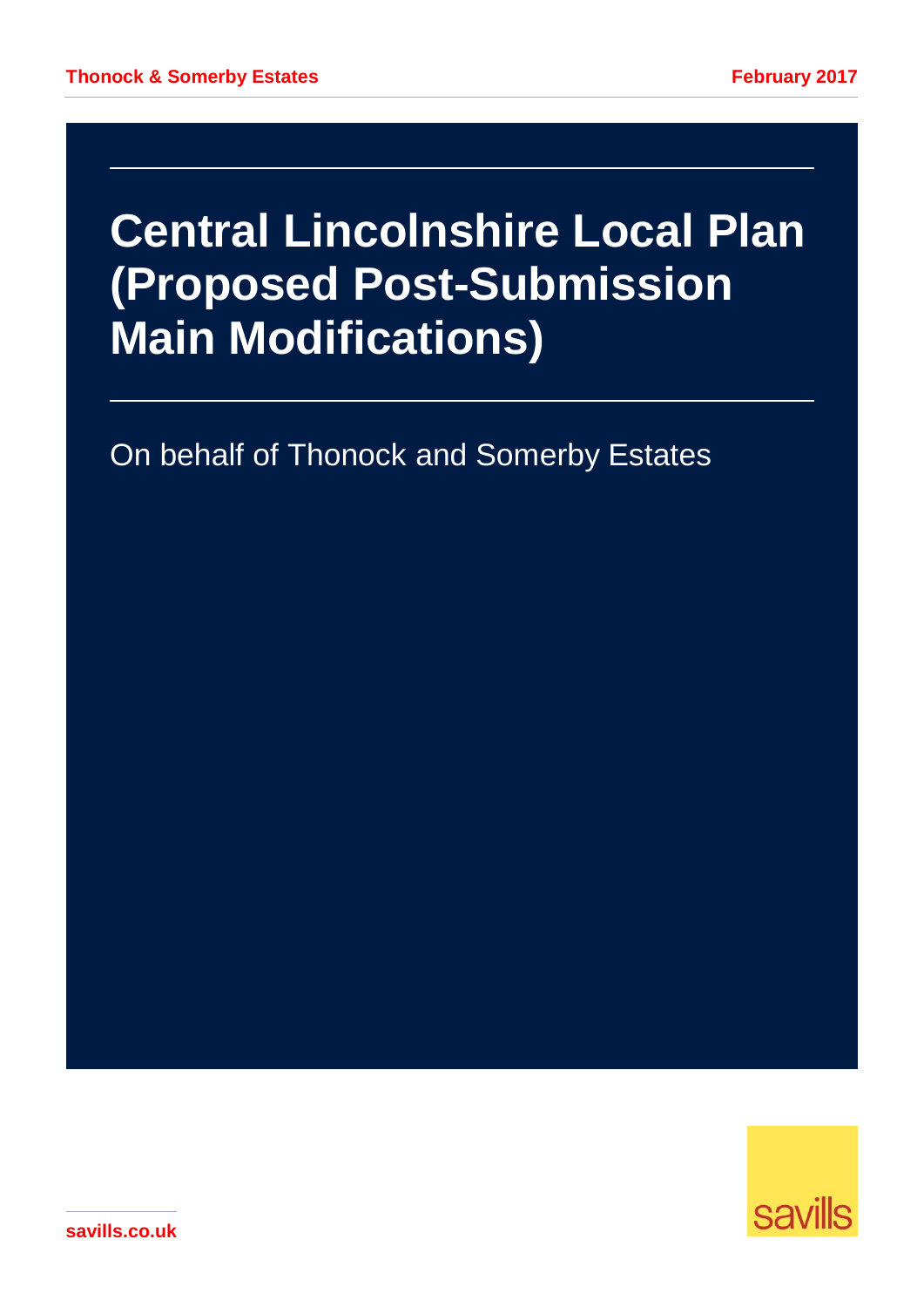### **Central Lincolnshire Local Plan (Proposed Post-Submission Main Modifications - February 2017)**



### **Contents**

| 10  |  |
|-----|--|
| 2.0 |  |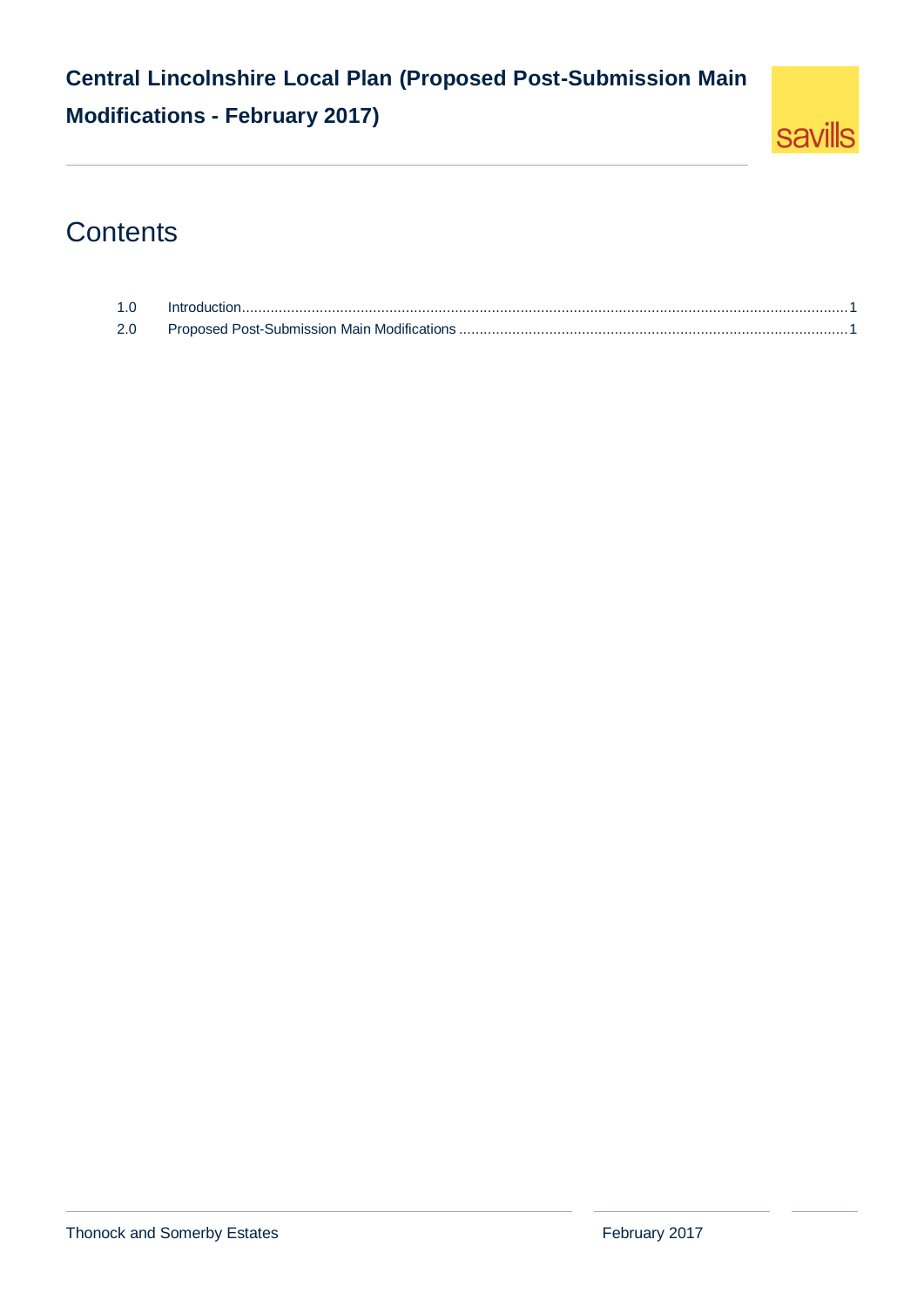### **Central Lincolnshire Local Plan (Proposed Post-Submission Main Modifications - February 2017)**



#### <span id="page-2-0"></span>**1.0 Introduction**

- 1.1 Savills are instructed by Thonock and Somerby Estates to submit representations to the emerging Local Plan process with a specific focus on the Estate's land holdings in Gainsborough.
- 1.2 These representations form part of an ongoing dialogue and cooperative approach with Central Lincolnshire Joint Planning Unit (CLJPU) and should be read in conjunction with our submissions of November 2014, November 2015 and May 2016. These representations should also be read in conjunction with our Hearing statements and further comments made at the Examination Hearings in Nov/Dec 2016.

#### <span id="page-2-1"></span>**2.0 Proposed Post-Submission Main Modifications**

2.0 Thonock and Somerby Estate support the following proposed post-submission main modifications:

| <b>Ref</b><br>No. | Section/      | <b>Suggested Main Modification</b>                                                                                                                                                                                                                                                                                                                                                                                                                                                                                                                                                                                                                                                                                                                                                                                                                                                                                                                                                                                                                                                                                                                                                                                             | <b>Savills comments</b>                                       |
|-------------------|---------------|--------------------------------------------------------------------------------------------------------------------------------------------------------------------------------------------------------------------------------------------------------------------------------------------------------------------------------------------------------------------------------------------------------------------------------------------------------------------------------------------------------------------------------------------------------------------------------------------------------------------------------------------------------------------------------------------------------------------------------------------------------------------------------------------------------------------------------------------------------------------------------------------------------------------------------------------------------------------------------------------------------------------------------------------------------------------------------------------------------------------------------------------------------------------------------------------------------------------------------|---------------------------------------------------------------|
|                   | Para/         |                                                                                                                                                                                                                                                                                                                                                                                                                                                                                                                                                                                                                                                                                                                                                                                                                                                                                                                                                                                                                                                                                                                                                                                                                                |                                                               |
|                   | <b>Policy</b> |                                                                                                                                                                                                                                                                                                                                                                                                                                                                                                                                                                                                                                                                                                                                                                                                                                                                                                                                                                                                                                                                                                                                                                                                                                |                                                               |
| MM/1              | 3.2.5         | Amend the paragraph as follows:<br>"3.2.5 The settlement hierarchy is set out<br>below. A separate report prepared during the<br>formulation of the Local Plan, the Central<br>Lincolnshire Settlement Hierarchy Study (April<br>2016), is available to explain the rationale in<br>more detail. It should be noted that the Local<br>Plan (and associated Policies Map) does not<br>include defined 'settlement boundaries'<br>around any settlements in Central<br>Lincolnshire, and instead relies on the<br>policy below to determine appropriate<br>locations for development. The CLJSPC and<br>district local planning authorities will<br>carefully monitor the effectiveness of LP2,<br>assessing whether the policies provide an<br>effective framework for decision-making<br>and provide a clear indication as to how a<br>decision maker should react to a<br>development proposal. If, through<br>monitoring, it is determined that the policies<br>are not providing an effective framework,<br>the CLJSPC will take steps to address the<br>matter, such as through the preparation of a<br>partial or full review of the Local Plan or<br>through preparation of a Supplementary<br><b>Planning Document'</b> | The Estate welcomes<br>the flexibility this policy<br>brings. |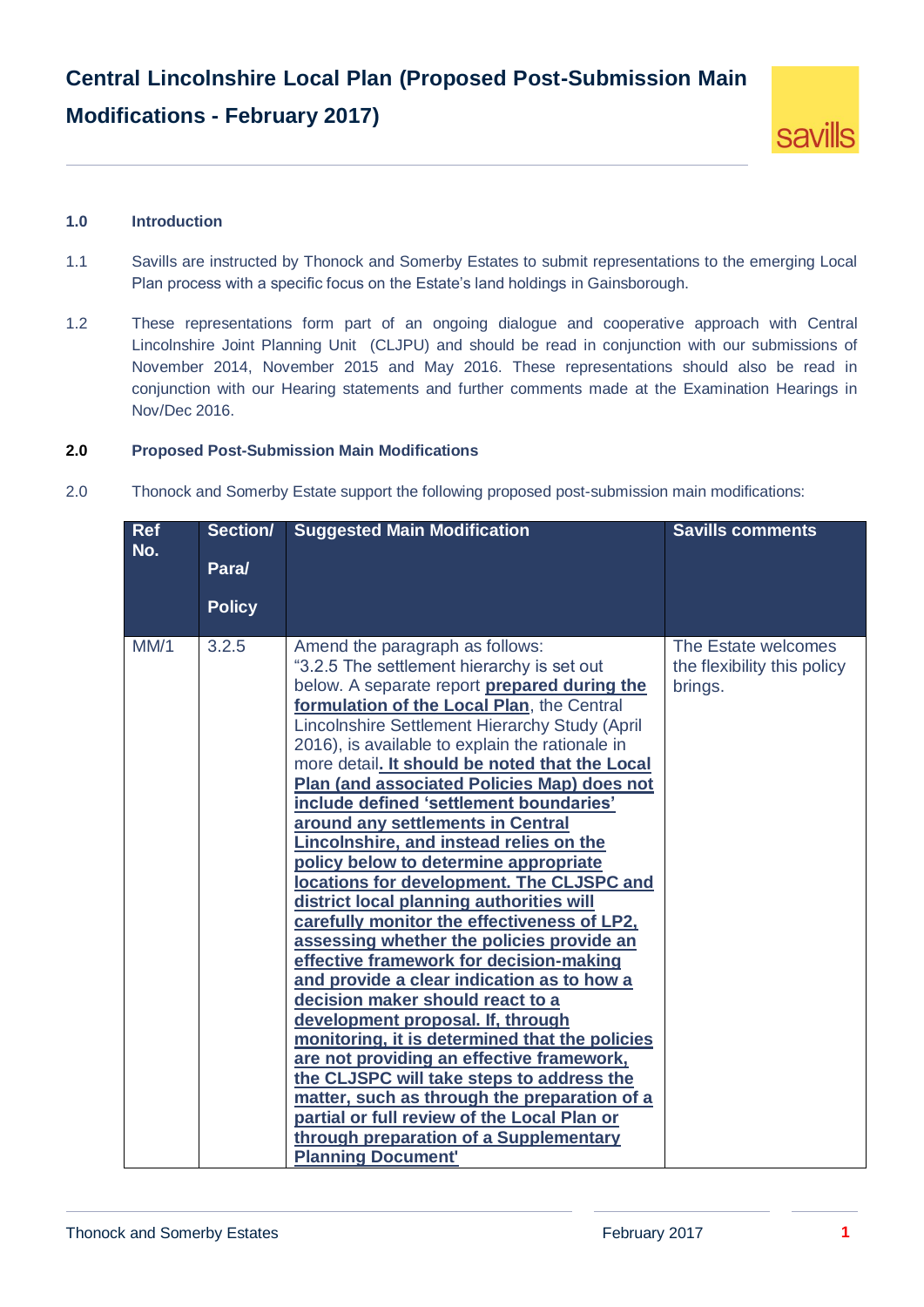

| MM/2 | LP <sub>2</sub> | 2. Main Towns<br>To maintain and enhance their roles as main<br>towns, and to meet the objectives for<br>regeneration, Sleaford and Gainsborough will,<br>primarily via sites allocated in this Local<br><b>Plan,</b> be the focus for substantial housing<br>development supported by appropriate levels of<br>employment growth, retail growth and wider<br>service provision. Additional growth on non-<br>allocated sites in appropriate locations** within<br>the developed footprint*** of Sleaford and<br>Gainsborough urban area* will also be<br>considered favourably. | The Estate welcomes<br>the certainty provided<br>within this policy for<br>allocated and non<br>allocated sites within<br>Main Towns.                                                                          |
|------|-----------------|----------------------------------------------------------------------------------------------------------------------------------------------------------------------------------------------------------------------------------------------------------------------------------------------------------------------------------------------------------------------------------------------------------------------------------------------------------------------------------------------------------------------------------------------------------------------------------|----------------------------------------------------------------------------------------------------------------------------------------------------------------------------------------------------------------|
|      |                 | 5. Medium Villages<br>Unless otherwise promoted via a<br>neighbourhood plan or through the<br>demonstration of clear local community<br>support****, the following applies in these<br>settlements:<br>$\Box$ these settlements they will accommodate a<br>limited amount of development in order to<br>support their function and/or sustainability.<br>$\Box$ no sites are allocated in this plan for<br>development, except for Hemswell Cliff and<br>Lea sites which are already 'committed' (eg<br>with planning permission or under                                        | The Estate supports<br>Medium Villages, Small<br><b>Villages and Hamlets as</b><br>concepts given the<br>importance of ensuring<br>that smaller settlements<br>remain viable through<br>increased populations. |
|      |                 | construction).<br>□ typically, and only in appropriate<br>locations**, development proposals will be on<br>sites of up to 9 dwellings or 0.25 hectares for<br>employment uses. However, in exceptional<br>circumstances****** proposals may come<br>forward at a larger scale on sites of up to 25<br>dwellings or 0.5 hectares per site for<br>employment uses where proposals can be<br>justified by local circumstances.                                                                                                                                                      |                                                                                                                                                                                                                |
|      |                 | Policy LP4 establishes the total level of %<br>growth levels for each Medium Village, and<br>further policy requirements in respect of<br>identifying whether a site would be suitable<br>for development.<br>6. Small Villages<br>Unless otherwise promoted via a<br>neighbourhood plan or through the<br>demonstration of clear local community<br>support****, the following applies in these                                                                                                                                                                                 |                                                                                                                                                                                                                |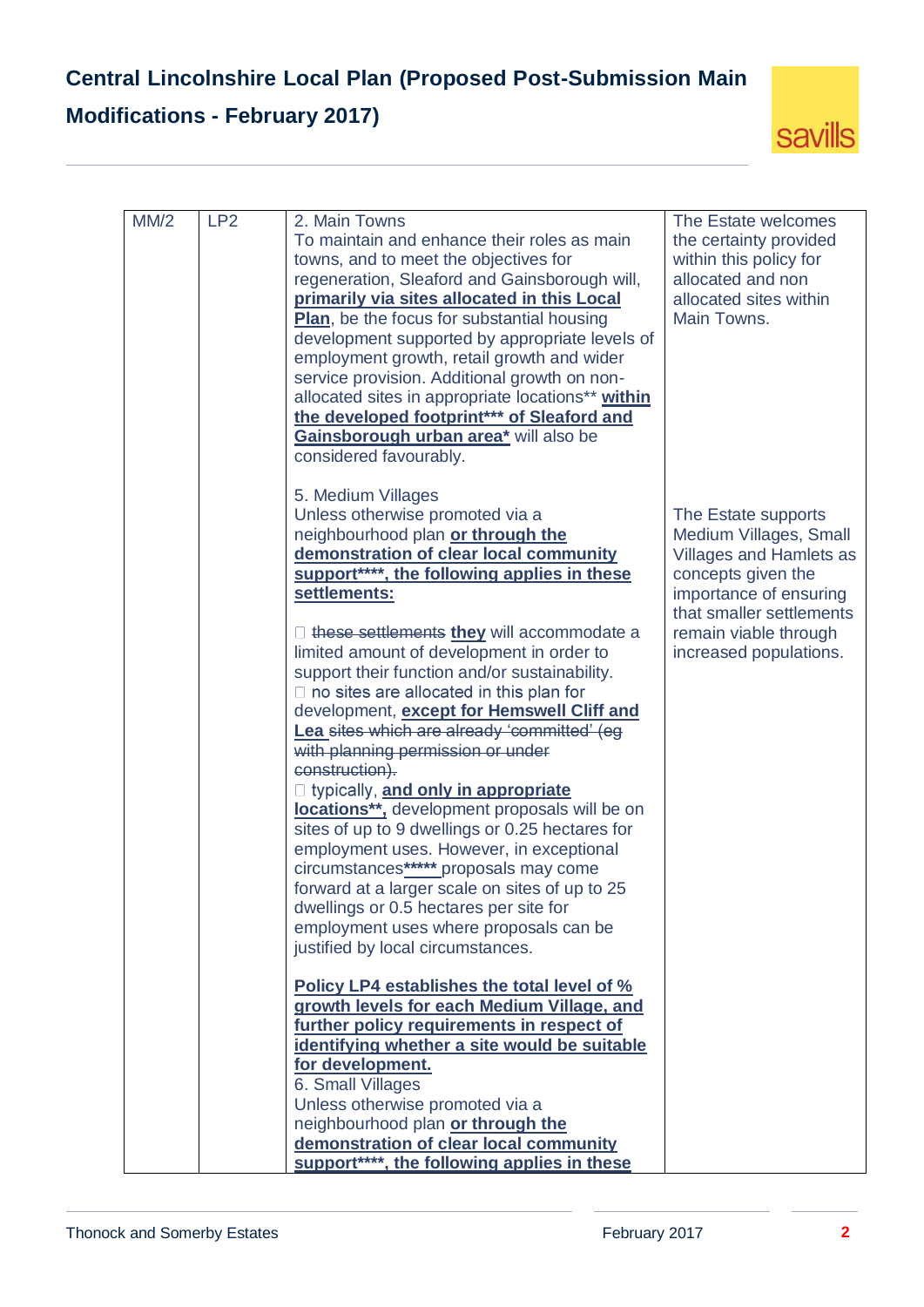

| settlements:                                                                         |  |
|--------------------------------------------------------------------------------------|--|
| □ these settlements they will accommodate                                            |  |
| small scale development of a limited nature,                                         |  |
| proposals in appropriate locations**.                                                |  |
| proposals will be considered on their merits                                         |  |
| but would normally be limited to <b>around</b> 4                                     |  |
| dwellings, or 0.1 hectares per site for                                              |  |
| employment uses.                                                                     |  |
|                                                                                      |  |
| 7. Hamlets                                                                           |  |
| For the purposes of this Local Plan, a                                               |  |
| hamlet is defined as a settlement not listed                                         |  |
| elsewhere in this policy and with dwellings                                          |  |
| clearly clustered together to form a single                                          |  |
| developed footprint***. Such a hamlet must                                           |  |
| have a dwelling base of at least 15 units (as                                        |  |
| at April 2012). Within such hamlets, single                                          |  |
| dwelling infill developments (i.e. within the                                        |  |
| developed footprint*** of the village and                                            |  |
| within an otherwise continuous built up                                              |  |
| frontage of dwellings) in appropriate                                                |  |
| locations** will be supported in principle.                                          |  |
| ** throughout this policy, the term                                                  |  |
| 'appropriate locations' means a location                                             |  |
| which does not conflict, when taken as a                                             |  |
| whole, with national policy or policies in this                                      |  |
| Local Plan (such as, but not exclusively,                                            |  |
| Policy LP26). In addition, to qualify as an                                          |  |
| 'appropriate location', the site, if developed,                                      |  |
| would:                                                                               |  |
| retain the core shape and form of the                                                |  |
| settlement;                                                                          |  |
| not significantly harm the settlement's                                              |  |
|                                                                                      |  |
| character and appearance; and<br>not significantly harm the character and            |  |
|                                                                                      |  |
| appearance of the surrounding countryside<br>or the rural setting of the settlement. |  |
|                                                                                      |  |
| *** throughout this policy and Policy LP4 the                                        |  |
| term 'developed footprint' of a settlement is                                        |  |
| defined as the continuous built form of the                                          |  |
| settlement and excludes:                                                             |  |
| (a) individual buildings or groups of                                                |  |
| dispersed buildings which are clearly                                                |  |
| detached from the continuous built up area                                           |  |
| of the settlement;                                                                   |  |
| (b) gardens, paddocks and other                                                      |  |
| undeveloped land within the curtilage of                                             |  |
| buildings on the edge of the settlement                                              |  |
|                                                                                      |  |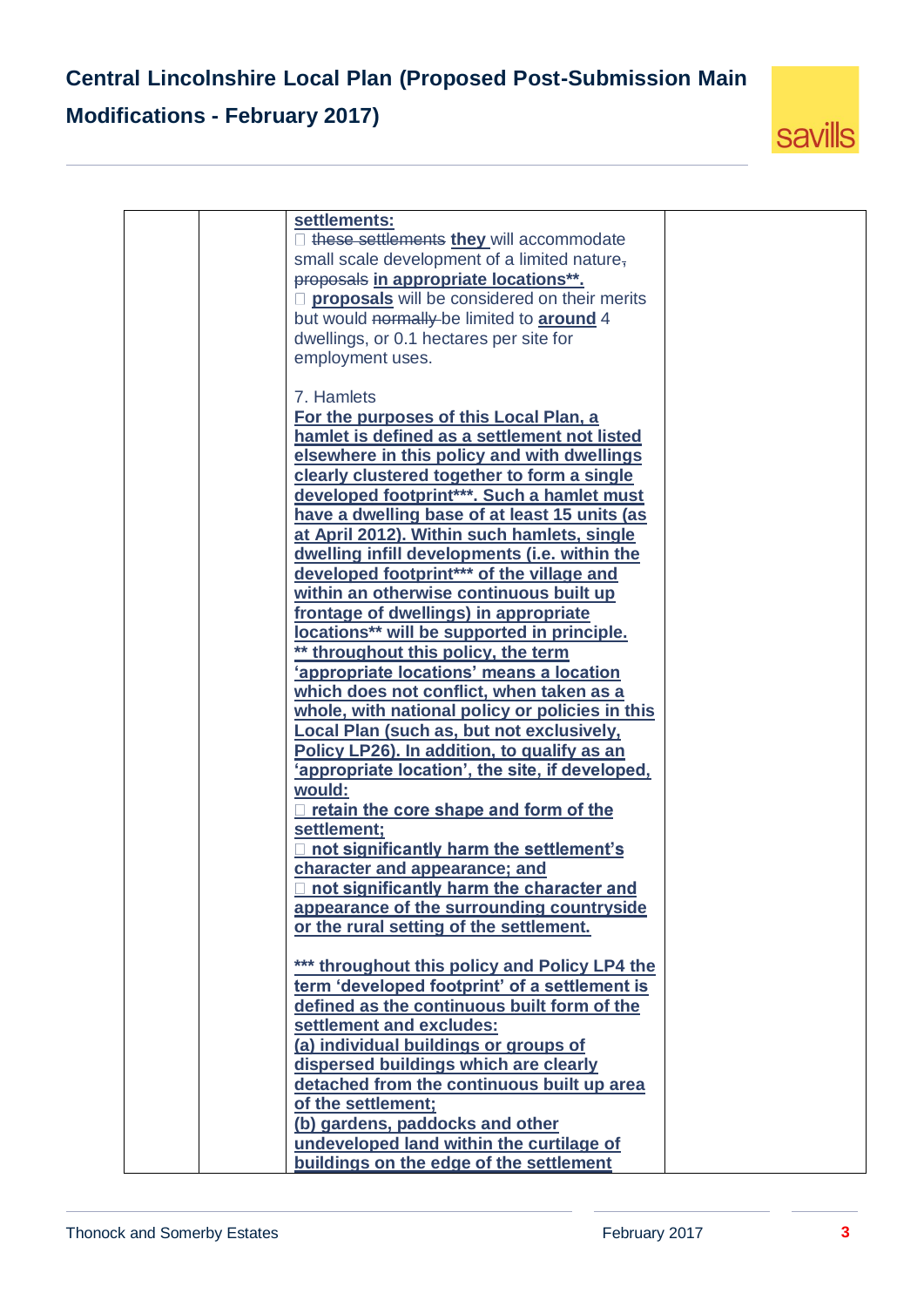

|       |                                              | where land relates more to the surrounding<br>countryside than to the built up area of the<br>settlement;<br>(c) agricultural buildings and associated<br>land on the edge of the settlement; and<br>(d) outdoor sports and recreation facilities<br>and other formal open spaces on the edge<br>of the settlement.                                                                                                                          |                                                                                                      |
|-------|----------------------------------------------|----------------------------------------------------------------------------------------------------------------------------------------------------------------------------------------------------------------------------------------------------------------------------------------------------------------------------------------------------------------------------------------------------------------------------------------------|------------------------------------------------------------------------------------------------------|
|       |                                              | **** throughout this policy and Policy LP4<br>the term 'demonstration of clear local<br>community support' means that at the point<br>of submitting a planning application to the<br>local planning authority, there should be<br>clear evidence of local community support                                                                                                                                                                  |                                                                                                      |
|       |                                              | for the scheme, with such support<br>generated via a thorough, but proportionate,<br>pre-application community consultation<br>exercise. If, despite a thorough, but<br>proportionate, pre-application consultation                                                                                                                                                                                                                          |                                                                                                      |
|       |                                              | exercise, demonstrable evidence of support<br>or objection cannot be determined, then<br>there will be a requirement for support from<br>the applicable Parish or Town Council. If an<br>applicant is in doubt as to what would<br>constitute a 'thorough, but proportionate,                                                                                                                                                                |                                                                                                      |
|       |                                              | pre-application consultation exercise', then<br>the applicant should contact the applicable<br><b>Council.</b>                                                                                                                                                                                                                                                                                                                               |                                                                                                      |
| MM/3  | $3.3.2 -$<br>3.3.3                           | The 36,960 dwelling figure should not be<br>seen as a ceiling, but rather the level of<br>growth which is both needed and<br>anticipated to take place in the plan period.<br>However, for the purposes of five-year land<br>supply calculations, the fixed figure of<br>36,960 dwellings will be used.                                                                                                                                      | The Estate welcomes<br>the flexibility this policy<br>brings.                                        |
| MM/7  | <b>New</b><br>sentence<br>at end of<br>3.1.9 | "Monitoring of dwellings completed and<br>permitted against the target growth level for<br>each village will be undertaken by the<br>applicable district and published on their<br>website and/or the Central Lincolnshire<br>website on a quarterly basis, with additional<br>updates between quarters if prudent to do<br>so. Further details on the application of<br>policy LP4, including its monitoring, is<br>provided at Appendix B" | The Estate welcomes<br>the increased<br>transparency for<br>developers that this<br>policy provides. |
| MM/21 | <b>LP11</b>                                  | Amend part (a) of the Policy, as follows:                                                                                                                                                                                                                                                                                                                                                                                                    | The Estate welcomes                                                                                  |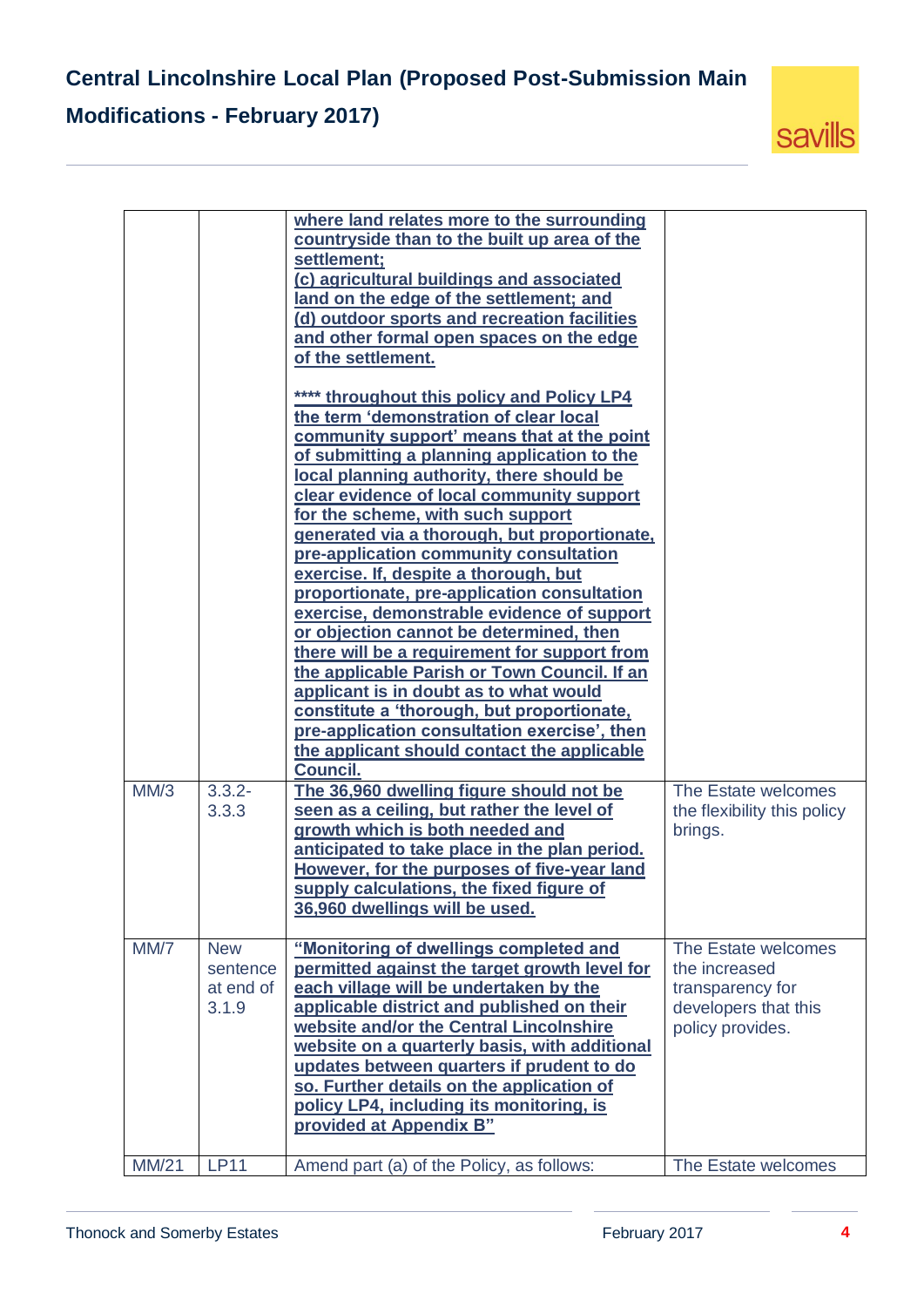

|              |             | a. Affordable housing will be sought on all<br>qualifying housing development sites of -4-11<br>dwellings or more, or on development sites of<br>less than 11 units if the total floorspace of<br>the proposed units exceeds 1,000 sqm.<br>If a development scheme comes forward which<br>is below this these thresholds and thus does<br>not require the provision of affordable housing,<br>but the scheme is followed by an obviously<br>linked subsequent development scheme at any<br>point where the original permission remains<br>extant, or up to 5 years following completion of<br>the first scheme, then, if the combined total of<br>dwellings (or floorspace) provided by the first<br>scheme and the subsequent scheme/s provide<br>4-11 or more dwellings (or 1,000 sam or more<br>floorspace), then Policy LP11 as a whole will<br>be applied, with the precise level of affordable<br>housing to be provided being 'back dated' to<br>include the earlier scheme(s). | this policy which aligns<br>the emerging Local Plan<br>with National Planning<br>Policy.                           |
|--------------|-------------|----------------------------------------------------------------------------------------------------------------------------------------------------------------------------------------------------------------------------------------------------------------------------------------------------------------------------------------------------------------------------------------------------------------------------------------------------------------------------------------------------------------------------------------------------------------------------------------------------------------------------------------------------------------------------------------------------------------------------------------------------------------------------------------------------------------------------------------------------------------------------------------------------------------------------------------------------------------------------------------|--------------------------------------------------------------------------------------------------------------------|
| <b>MM/29</b> | <b>LP23</b> | Amend (a) $-$ (c) parts of the policy, as follows:<br>a. In the case of publicly accessible open<br>space, there There is an identified over<br>provision of that particular type of open space<br>in the community area and the site is not<br>required for alternative recreational uses or<br>suitable (b) Suitable alternative open space<br>can be provided on a replacement site or by<br>enhancing existing open space serving the<br>community area; and<br>b. In the case of all Important Open Spaces,<br>there There are no significant detrimental<br>impacts on amenity, the character and<br>appearance of the surrounding area, ecology<br>and any heritage assets."                                                                                                                                                                                                                                                                                                    | The Estate welcomes<br>this distinction between<br>publicly accessible open<br>space and important<br>open spaces. |
| <b>MM/40</b> | <b>LP30</b> | Amend SUE specific policy requirements, each<br>of which relate to employment provision, as<br>follows:<br>$LP30 - WGC - 2nd bullet:$<br>"Approximately 20ha of land for mixed<br>employment (B Use Classes) and leisure (D2<br>Use Class) use serving"<br>$LP30 - SEQ - 11$ th bullet:<br>"Approximately 7ha of land to provide a<br>wide range of flexible employment<br>opportunities (any job creating Use Classes)                                                                                                                                                                                                                                                                                                                                                                                                                                                                                                                                                                | The Estate welcomes<br>the flexibility this policy<br>provides.                                                    |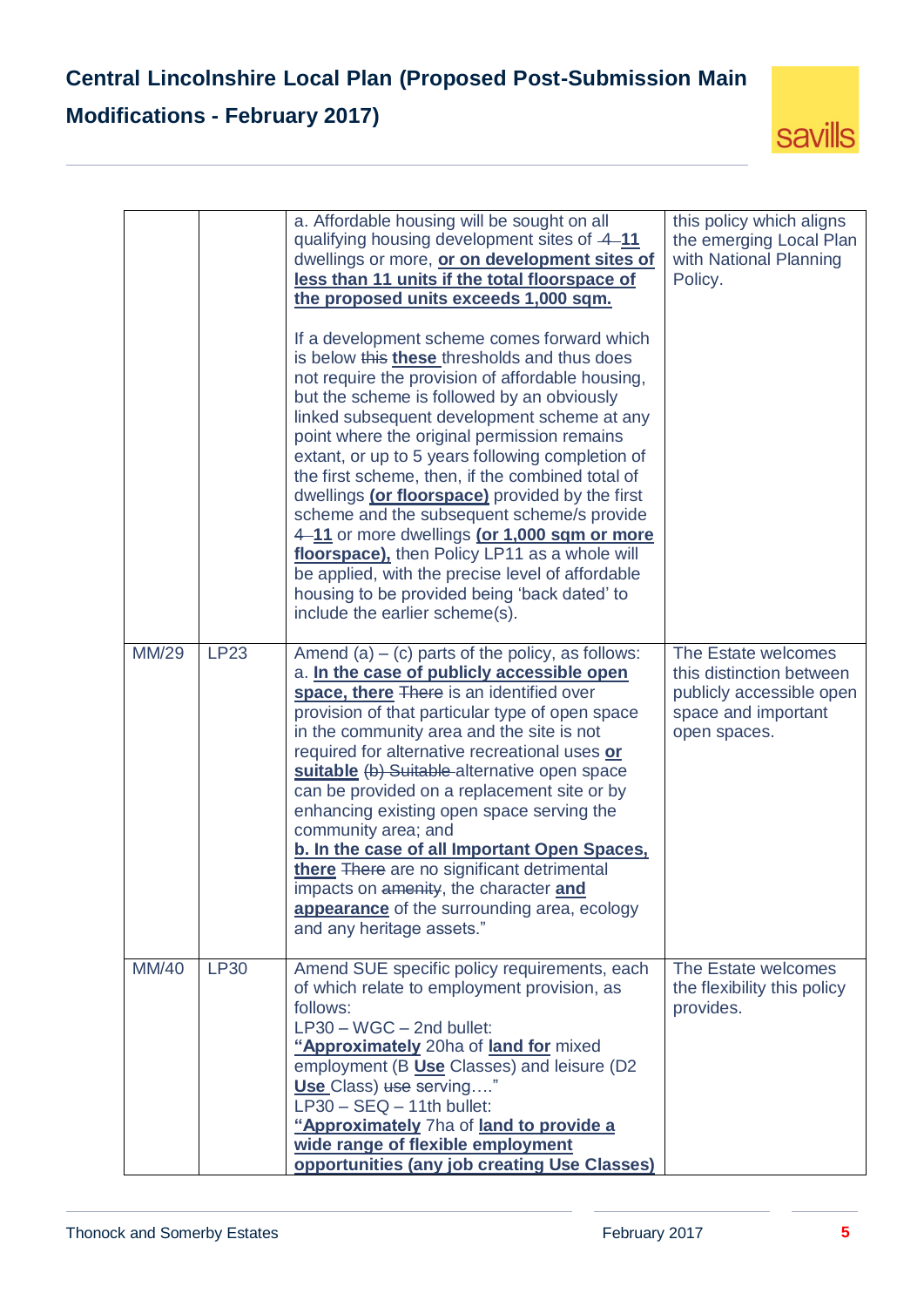

|              |             | flexible employment space, provided on-site"<br>$LP30 - NEQ - 11$ th bullet:<br>"Approximately 5ha of land to provide a wide<br>range of flexible employment opportunities<br>(any job creating Use Classes), flexible<br>employment space, provided on-site"<br>$LP30 - SWQ - 7th bullet:$<br>"Approximately 5ha of land for employment (B<br><b>Use Classes) mixed-use employment</b><br>expanding                                                                                                                                                                                 |                                                                 |
|--------------|-------------|--------------------------------------------------------------------------------------------------------------------------------------------------------------------------------------------------------------------------------------------------------------------------------------------------------------------------------------------------------------------------------------------------------------------------------------------------------------------------------------------------------------------------------------------------------------------------------------|-----------------------------------------------------------------|
| <b>MM/49</b> | <b>LP39</b> | Delete, for each Gainsborough SUE, the bullet<br>point which makes reference to education<br>provision, as follows:<br><b>Gainsborough Southern SUE:</b><br><b>Two on-site primary schools and an</b><br>appropriate contribution towards improving<br>education provision in the Gainsborough Area);<br><b>Gainsborough Northern SUE:</b><br>$\Box$ Education provision, including the provision<br>of an on-site primary school and an appropriate<br>contribution towards improving secondary<br>education provision in the Gainsborough Area;                                    | The Estate welcomes<br>this proposed change.                    |
| MM/50        | <b>LP39</b> | Under the sub-heading Gainsborough Southern<br>Neighbourhood SUE:<br>Amend first bullet point as follows:<br><b>Example 2</b> Approximately 4ha of land for<br>employment (B1/B2 Use Classes)<br>Employment land to accommodate around<br>15,000 m <sup>2</sup> of Class B1 (Business) and B2<br>(General Industrial) uses such as<br>Amend third bullet point as follows:<br>□ A new Local Centre of an appropriate scale<br>and nature, providing for retail (Class A) uses of<br>around 2,000 m2, community uses and<br>services, including for health and community<br>policing: | The Estate welcomes<br>the flexibility this policy<br>provides. |
| MM/51        | <b>LP39</b> | Amend first bullet point under the sub-heading<br>Gainsborough Northern Neighbourhood SUE<br>as follows:<br>"Approximately 7ha of employment-land for<br>employment (B1/B2/B8 Use Classes) Class<br>B1/B2/B8, with delivery phased before or<br>alongside dwelling completions. Employment<br>premises provided must"                                                                                                                                                                                                                                                                | The Estate welcomes<br>the flexibility this policy<br>provides. |